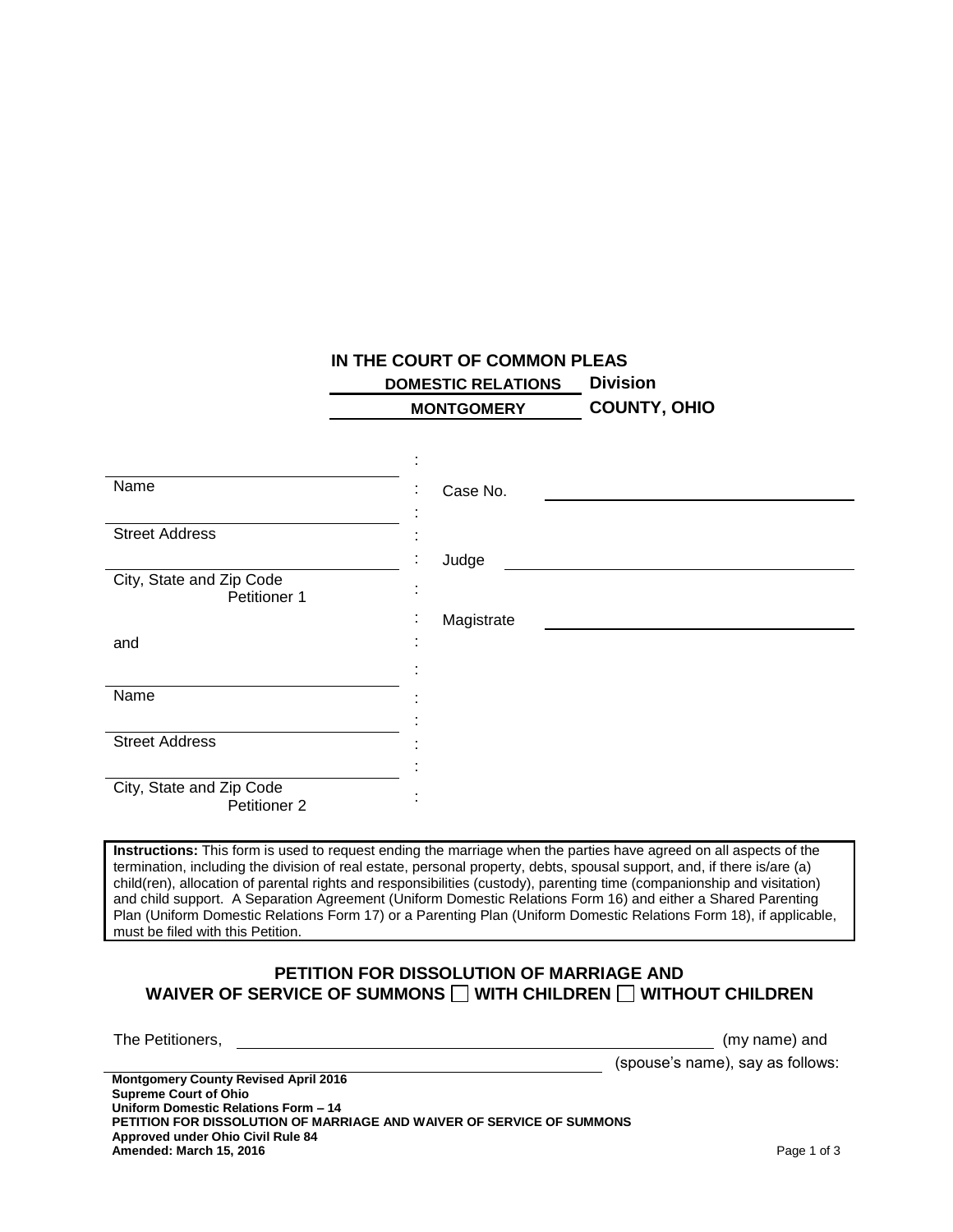| $(my \text{ name})$ $\Box$ __________________________________(spouse's name)                                                                                                                                                                                                   |  |  |  |
|--------------------------------------------------------------------------------------------------------------------------------------------------------------------------------------------------------------------------------------------------------------------------------|--|--|--|
| Both parties has/have been (a) resident(s) of the State of Ohio for at least six months.                                                                                                                                                                                       |  |  |  |
|                                                                                                                                                                                                                                                                                |  |  |  |
| Both parties has/have been (a) resident(s) of ___________________County for at least 90 days<br>immediately before the filing of this Petition.                                                                                                                                |  |  |  |
|                                                                                                                                                                                                                                                                                |  |  |  |
| The Petitioners were married to one another on _______________________(date of marriage) in<br>city or county, and state).                                                                                                                                                     |  |  |  |
| Check all that apply:                                                                                                                                                                                                                                                          |  |  |  |
| There is/are no child(ren) expected from this marriage or relationship.<br>$\Box$ There is/are child(ren) expected from this marriage or relationship and the approximate due                                                                                                  |  |  |  |
| $\exists$ There is/are no child(ren) from this marriage or relationship.                                                                                                                                                                                                       |  |  |  |
| $\Box$ The Petitioners are parents of $\qquad \qquad$ (number) child(ren) from this marriage                                                                                                                                                                                   |  |  |  |
| or relationship. Of the child(ren), ______________ (number) is/are emancipated adult(s) and                                                                                                                                                                                    |  |  |  |
| not under any disability. The following (number) of child(ren) is/are minor                                                                                                                                                                                                    |  |  |  |
| child(ren)and/or mentally or physically disabled and incapable of supporting or maintaining                                                                                                                                                                                    |  |  |  |
| themselves (name and date of birth of each child):                                                                                                                                                                                                                             |  |  |  |
| <b>Name of Child</b><br>Date of Birth                                                                                                                                                                                                                                          |  |  |  |
|                                                                                                                                                                                                                                                                                |  |  |  |
| I am not the parent of the following child(ren) who was/were born during the marriage<br>(name and date of birth of each child):                                                                                                                                               |  |  |  |
| My Spouse is not the parent of the following child(ren) who was/were born during<br>the marriage (name and date of birth of each child):                                                                                                                                       |  |  |  |
| The following child(ren) of this marriage or relationship is/are subject to a custody or parenting<br>order in a different Court proceeding (name of each child and the Court that issued the custody<br>or parenting order):<br><u> 1980 - Andrea Andrew Maria (h. 1980).</u> |  |  |  |
|                                                                                                                                                                                                                                                                                |  |  |  |